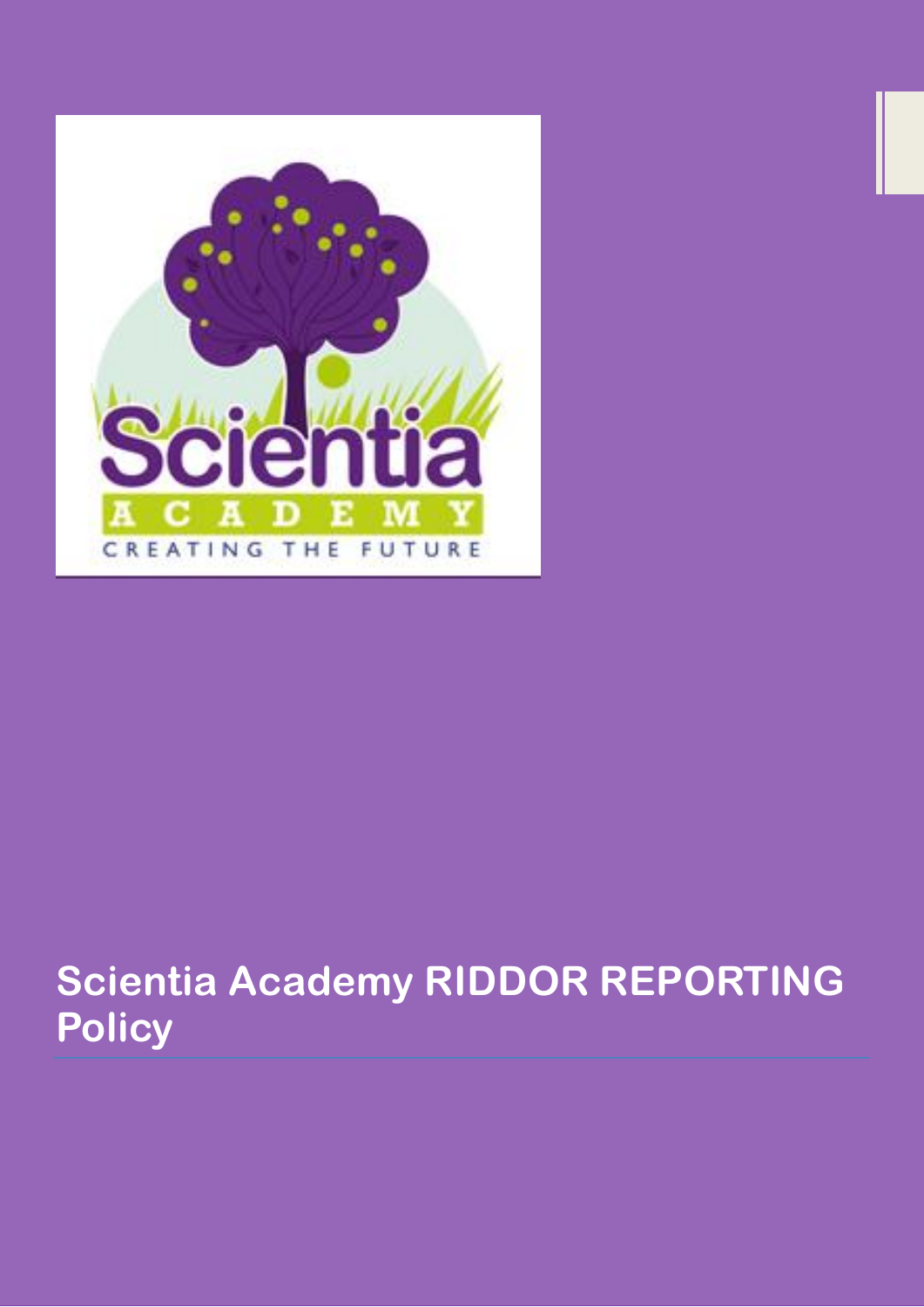

# **Scientia Academy RIDDOR REPORTING Policy**

# **GENERAL STATEMENT:**

The Academy follows the guidelines of the Reporting Injuries, Diseases and Dangerous Occurrences (RIDDOR) for the reporting of accidents and incidents. Child protection matters or behavioural incidents between children are NOT regarded as incidents and there are separate procedures for this.

Signed \_\_\_\_\_\_\_\_\_\_\_\_\_\_\_\_\_\_\_\_\_\_\_\_\_\_\_\_\_\_\_\_\_\_\_\_\_\_\_\_\_\_\_ (Head teacher)

Date\_\_\_\_\_\_\_\_\_\_\_\_\_\_\_\_\_\_\_\_\_\_\_\_\_\_\_\_\_\_\_\_\_\_

#### Signed **(Chairperson of the Governing Body)**

*Reviewed and updated with all staff annually and New Dimensions quarterly.*

# **PROCEDURES:**

### **The accident book:**

- Is kept safely and accessibly;
- Is accessible to all staff and volunteers, who know how to complete it;
- Is reviewed at least half termly to identify any potential or actual hazards.

Ofsted is notified of any injury requiring treatment by a general practitioner or hospital doctor, or the death of a child or adult.

When there is any injury requiring general practitioner or hospital treatment to a child, parent, volunteer, visitor or contractor or where there is a death of a child or adult on the premises, we make a report to the Health and Safety Executive using the format for the Reporting of Injuries, Diseases and Dangerous Occurrences.

#### **DEALING WITH INCIDENTS:**

We meet our legal requirements for the safety of our employees by complying with RIDDOR (the Reporting of Injury, Disease and Dangerous Occurrences Regulations).

We report to the Health and Safety Executive, LEA and Ofsted.

Any accident to a member of staff requiring treatment by a general practitioner or hospital;

Any dangerous occurrences may be an event that causes injury or fatalities or an event that does not cause an accident but could have done, such as a gas leak, flood, or a failure of a system designed for safety.

Any dangerous occurrence is recorded in the incident book. Also the near miss log needs to be kept up to date. Information for reporting the incident to Health and Safety Executive, and the LEA, as well as Ofsted is detailed in on the Pre-Academy Learning Alliance's web pages.

#### **The incident book:**

This Document is provided by New Dimensions for the sole use of our customers. The Academy, its officers and employees, agree not to copy, or allow to be copied, this policy for use outside of the Academy, without the express permission in writing of New Dimensions.